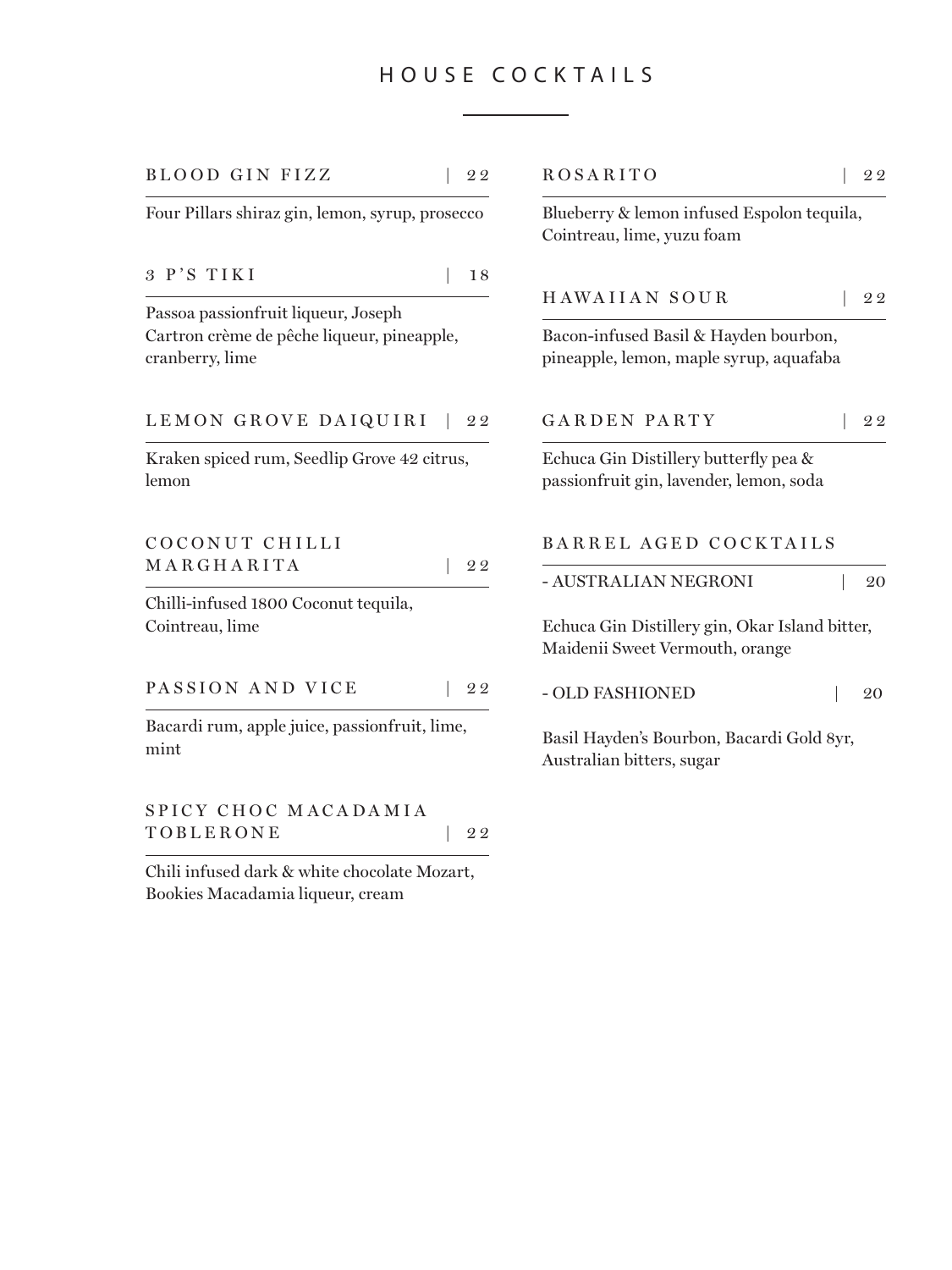# CLASSIC COCK TAILS

LONG ISLAND ICED TEA | 22

Ketel One vodka, Echuca Gin Distillery gin, Espolon tequila, Cointreau, Bacardi Blanca rum, lemon, coke

MOSCOW MULE | 22

Grey Goose vodka, James Squire Ginger Beer, lime, mint

AMARETTO SOUR | 22

Disaronno Amaretto, lemon, sugar, aquafaba, bitters

#### CLASSIC MARGHARITA | 2 0

Espolon tequila, Cointreau, lime, salt

MOJITO |18 | 36 JUG

Bacardi Blanca rum, lime, mint, sugar

ESPRESSO MARTINI | 22

Mansfield coffee, Ketel One vodka, Kahlua, sugar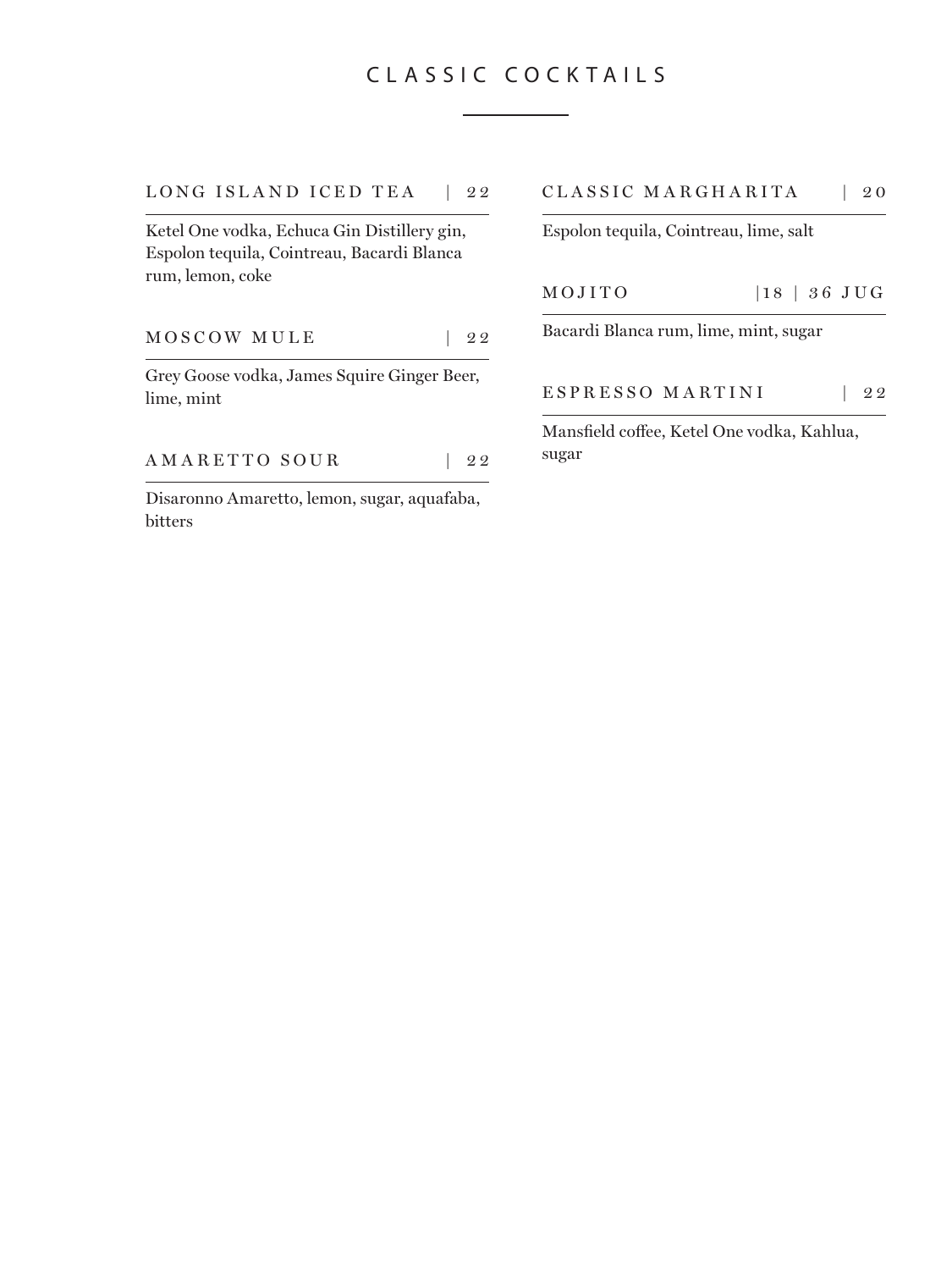# MOCK TAILS

| <b>HONOUR AND PASSION</b>                                  | 10 |
|------------------------------------------------------------|----|
| Apple juice, lime, passion fruit, mint                     |    |
| IT'S BERRY MERRY                                           | 10 |
| Mixed berries, rosemary, lime, orange blossom              |    |
| THE SWEET PEA                                              | 12 |
| Seedlip Garden, lime, cucumber, mint, orange blossom, soda |    |
| ORANGE & SPICE (AND EVERYTHING NICE)                       | 12 |
| Seedlip Spice, orange, lemon, ginger beer, cinnamon        |    |
| ESPRESS-NO MARTINI                                         | 12 |
| Seedlip Spice, coffee, caramel, chocolate                  |    |

*Made with Seedlip Drinks — non-alcoholic spirits*

# NON-ALCOHOLIC WINE

| NON 4 - ROAST BEETROOT & SANSHO |  |  | $\begin{array}{cc} \end{array}$ 50 |
|---------------------------------|--|--|------------------------------------|
|---------------------------------|--|--|------------------------------------|

Whole beetroot, sansho pepper, black pepper, jalapeno, tamari, houjicha, bay leaf, Murray River salt, verjus and filtered water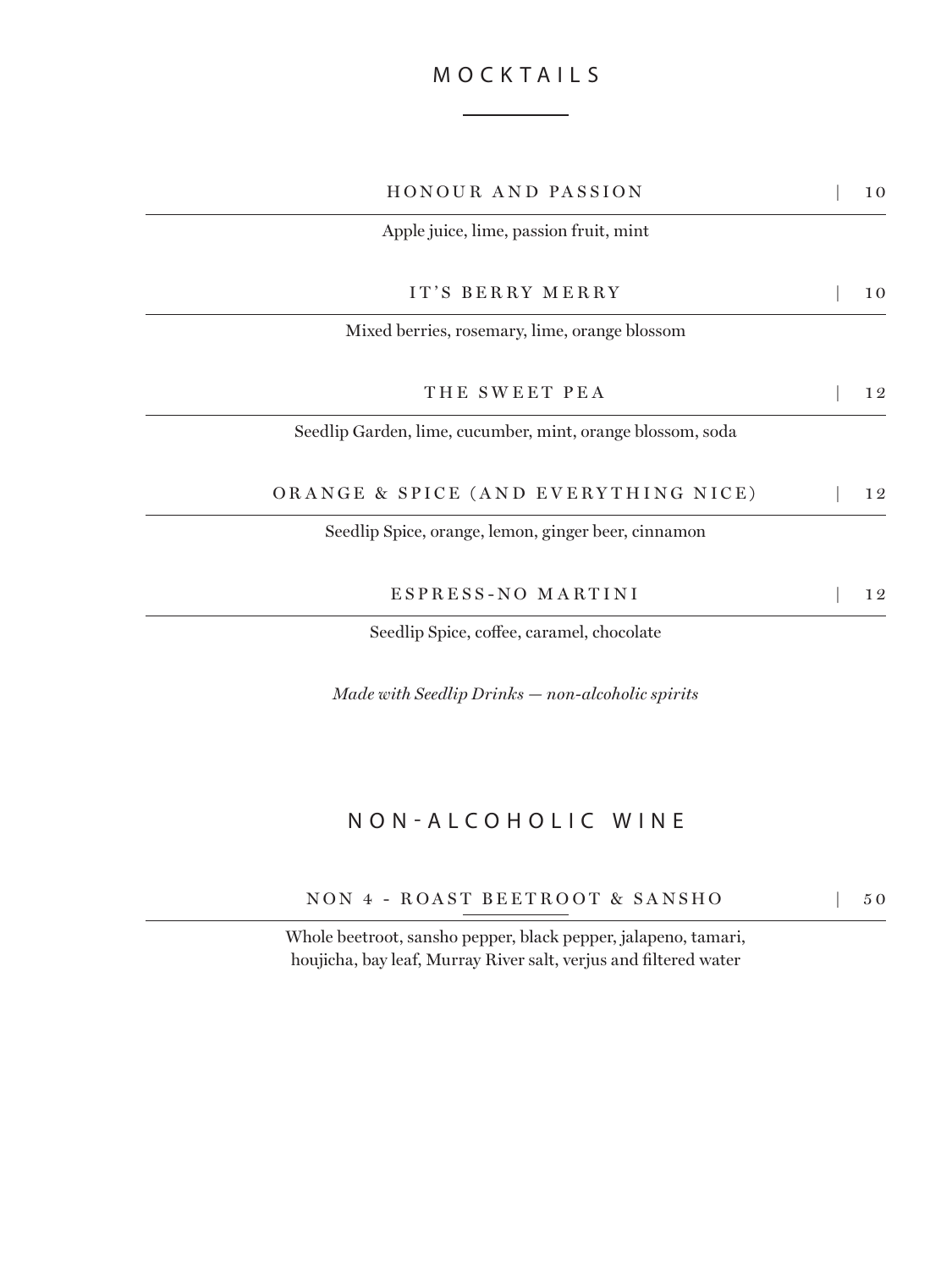FROM THE TAP | 285ML 425ML

Bridge Road Brewery | 6.5 | 9 Pale Ale (4.8%)

*Classic American styled Pale Ale, crisp and refreshing, a mouthful of aromatic hops. Beechworth Pale Ale is bound to satisfy hop heads and make a definite impression on those new to the craft beer scene.*

Blasta Brewing Co  $| 7 | 9.5$ 'Chainbreaker' Indian Pale Ale (5.9%)

*Double dry hopped IPA presents tropical, citrus and floral aromas and supported with pine and caramel flavours.*

Moon Dog Lager (4.5%) | 5.5 | 7.5

*A super crisp Australian style lager, light malt and soft aromas. Soft bitterness and mouthfeel.*

| Cornella Brewery    | 8.5   12.0 |  |
|---------------------|------------|--|
| Hop Stout $(6.5\%)$ |            |  |

*Malt coffee, dark chocolate with hints of hop. A creamy velvet smooth stout.* 

| Carlton Draught<br>Lager $(4.6\%)$ |  | $1, 5.8$ $8.5$ |
|------------------------------------|--|----------------|
| James Squire<br>Ginger Beer (4%)   |  | 9 12.5         |

*Spicy yet mild, dry but wet, smooth but sharp, tight but loose – just great tasting ginger beer!*

# INTERNATIONAL BEER

| Corona — Mexico               | $\vert$ 9.2 |
|-------------------------------|-------------|
| Peroni Nastro Azzurro — Italy | $\vert$ 8.5 |

## NATIONAL BEER

| Stone & Wood 'Pacific Ale'<br>Byron Bay, NSW | 9.5  |
|----------------------------------------------|------|
| Kaiju Krush 'Tropical Ale'                   |      |
| Dandenong, VIC                               | 11.5 |
| Burleigh Brewing Co.                         |      |
| 'Bighead No Carb'                            |      |
| Burleigh Heads, QLD                          | 9    |
| White Rabbit 'Dark Ale'                      |      |
| Yarra Valley, VIC                            | 9.5  |
| Moo Brew session ale                         |      |
| (midstrength)                                |      |
| Bridgewater, TAS                             | 7.5  |
| Colonial Taylormade                          |      |
| session lager (midstrength)                  |      |
| Port Melbourne, VIC                          | 7.5  |
| Prickly Moses Otway Light                    |      |
| Apollo Bay, VIC                              | 7    |
| James Squire Zero                            |      |
| Camperdown, NSW                              |      |

# SELTZER

# ALCOHOLIC KOMBUCHA

| Saint & Sinner Passionfruit         | $\vert$ 12.5 |
|-------------------------------------|--------------|
| Saint & Sinner Watermelon           | 12.5         |
| Saint & Sinner Pine, Lime & Coconut | 12.5         |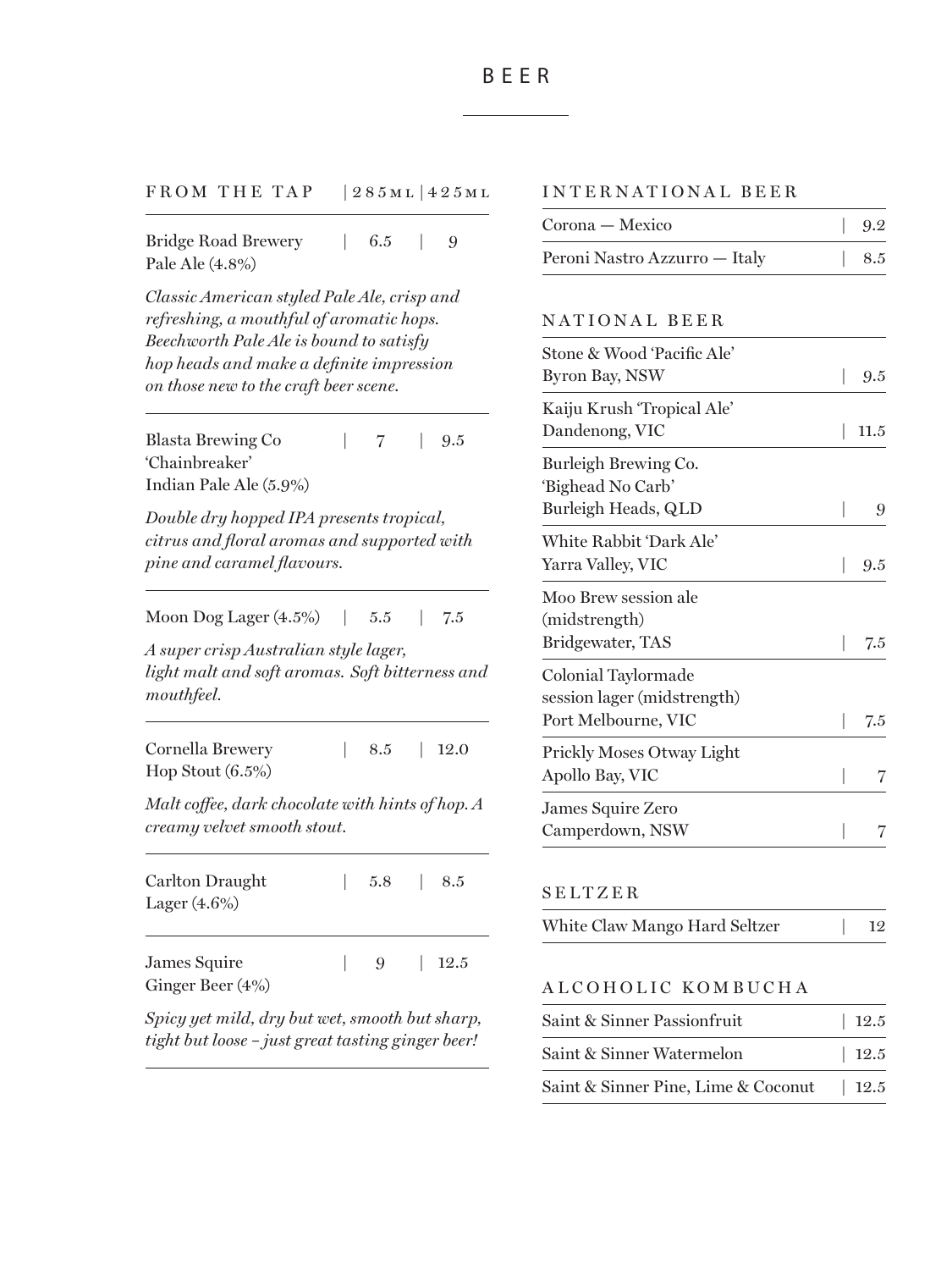# SPIRITS

#### VODKA

| Ketel One         | 8.5  |
|-------------------|------|
| <b>Grey Goose</b> | 9    |
| <b>Belvedere</b>  | 10.5 |
| Stoli Elit        | 11.5 |
| Ciroc             | 11.5 |

## GIN

| Echuca Gin Distillery         |      |
|-------------------------------|------|
| High Street Dry Gin           | 8.5  |
| Echuca Gin Distillery         |      |
| Shackell's Cucumber Twist Gin | 9    |
| Echuca Gin Distillery         |      |
| Maiden's Butterfly Pea        |      |
| & Passionfruit Gin            | 9    |
| Bombay Sapphire               | 9    |
| Hendricks                     | 10.5 |
| <b>Four Pillars Rare Dry</b>  | 11.5 |
| Four Pillars Olive Leaf Gin   | 12.5 |
| Four Pillars Shiraz Gin       | 12.5 |
| Plymouth Sloe Gin             | 12   |
| Big Tree Navy Gin             | 13   |
| Big Tree Elegant Gin          | 13   |
| Big Tree Kumquat Gin          | 13   |

# TEQUILA

| Espolon            | 8.5    |
|--------------------|--------|
| Don Julio Reposado | $12.5$ |

## EUROPEA N WHISK Y/WHISKEY

| Johnnie Walker Black Label.         | 8.5  |
|-------------------------------------|------|
| Jameson Irish                       | 9    |
| Monkey Shoulder                     | 10   |
| Glenfiddich 12                      | 10.5 |
| Glenkinchie 12                      | 10.5 |
| Chivas Regal 12                     | 10.5 |
| Connemara                           | 14   |
| Laphroig 10                         | 14   |
| Oban 14                             | 14   |
| Lagavulin 16                        | 14   |
| Michel Couvreur Couvreur's Clearach | 16.5 |

# A MERICA N WHISK Y/WHISKEY

| Maker's Mark                         | 8.5  |
|--------------------------------------|------|
| Canadian Club                        | 9    |
| Jack Daniel's                        | 9    |
| Wild Turkey                          | 9    |
| Wild Turkey American Honey           | 9    |
| Gentleman Jack                       | 12   |
| Basil Hayden's                       | 11.5 |
| Wild Turkey Single Barrel            | 14.5 |
| Woodford Reserve 'distillers secret' | 15   |

# ASIA PACIFIC WHISKY

| Starward Single Malt Solera       | 11.5   |
|-----------------------------------|--------|
| Paul John Indian Single Malt      | $12.5$ |
| Kensie                            | 10     |
| The Hakushu 12                    | 17.5   |
| Kavalan Concertmaster Single Malt | 18.5   |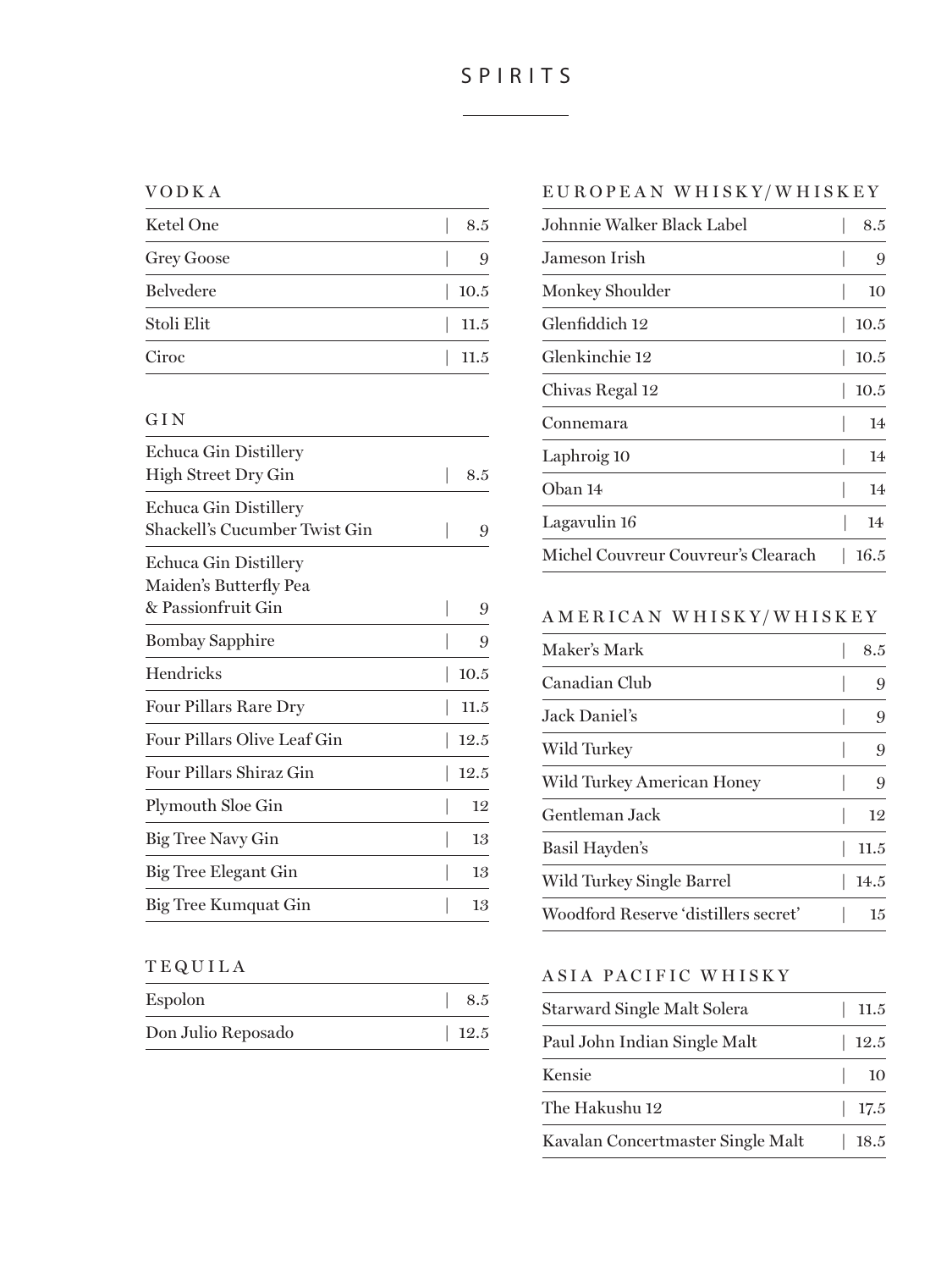# SPIRITS

#### RUM

| Bundaberg Select Vat                  | 8.5  |
|---------------------------------------|------|
| Bacardi Superior                      | 8.5  |
| Sailor Jerry                          | 9    |
| Appleton V/X Jamaican                 | 9    |
| Mount Gay Eclipse                     | 9.5  |
| Appleton 8 Year Old Reserve Rum       | 10.5 |
| Plantation Pineapple-Infused Dark Rum | 12   |
| Matusalem Grand Reserva               | 12.5 |
| Ron Zacapa                            | 13.5 |
|                                       |      |

## LIQUEURS

| <b>Baileys Irish Cream</b>   | 8.5 |
|------------------------------|-----|
| Chambord                     | 8.5 |
| Cointreau                    | 8.5 |
| Disaronno Amaretto           | 8.5 |
| Drambuie                     | 8.5 |
| Frangelico Hazelnut          | 8.5 |
| Kahlua                       | 8.5 |
| Kings Ginger                 | 8.5 |
| Lemon Z Limoncello           | 8.5 |
| Malibu                       | 8.5 |
| Midori                       | 8.5 |
| Mozart Chocolate Cream       | 8.5 |
| Mozart White Chocolate Cream | 8.5 |
| Ouzo 12                      | 8.5 |
| Paraiso                      | 8.5 |
| Southern Comfort             | 8.5 |
| St. Germain Elderflower      | 8.5 |
| Tia Maria                    | 8.5 |
| Patron XO Café               | 11  |

## APERITIFS

| Aperol             | 7.5 |
|--------------------|-----|
| Campari            | 7.5 |
| <b>Noilly Prat</b> | 7.5 |
| Pernod             | 7.5 |
| Pimms              | 7.5 |
| Amaro Montenegro   | 85  |

# COGNAC & BRANDY

| Chatelle Napoleon VSOP Brandy | 8.5  |
|-------------------------------|------|
| <b>Hennessy VS</b>            | 9    |
| <b>Hennessy VSOP</b>          | -15  |
| Martell VSOP                  | 12.5 |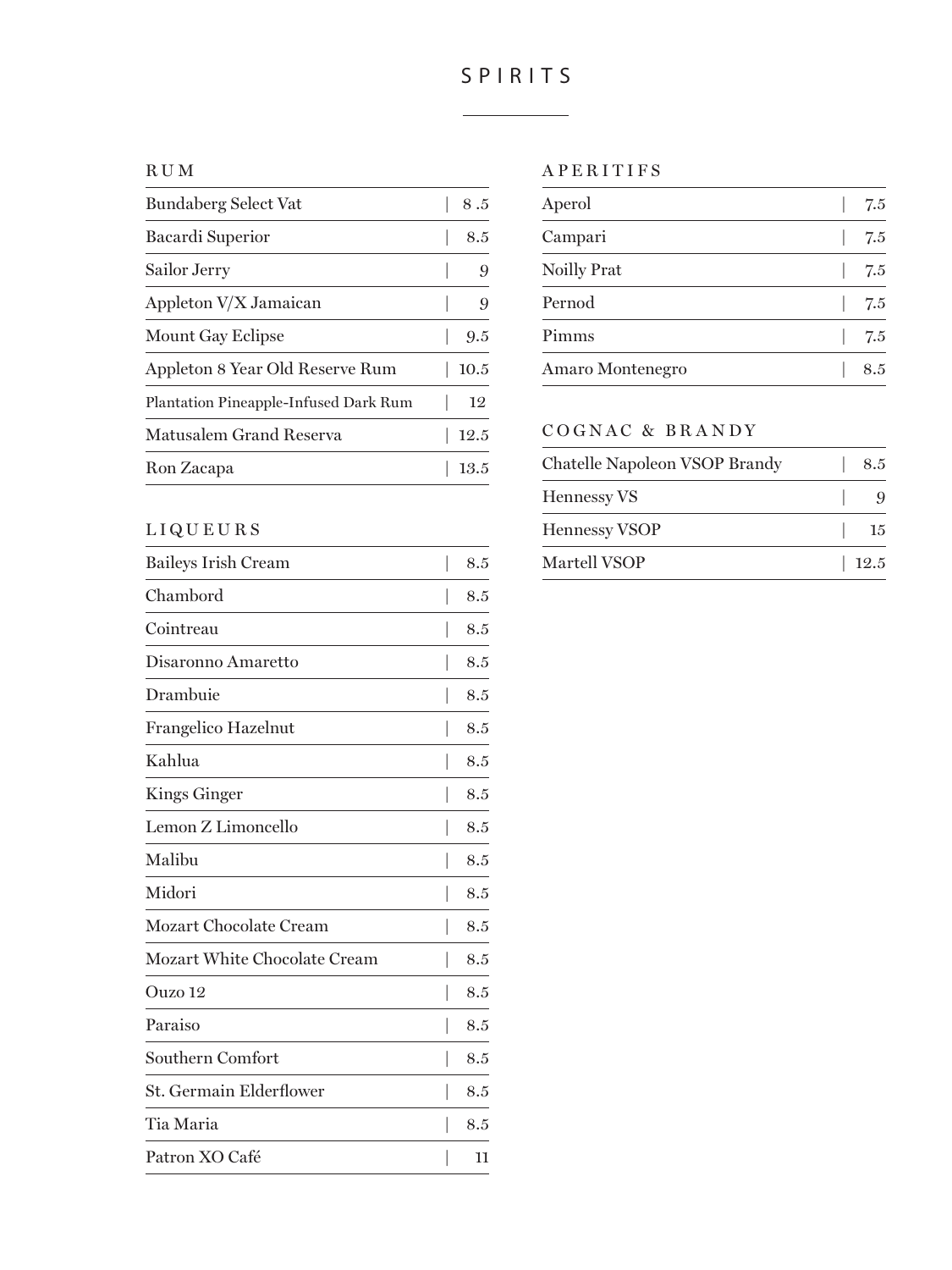# NON ALCOHOLIC DRINKS

#### SPARKLING WATER COFFEE

| In house- bottomless | 5 per person |
|----------------------|--------------|
|                      |              |

## SOFT DRINK

| Coca-Cola            | 3.5 |
|----------------------|-----|
| Sprite               | 3.5 |
| Raspberry Lemonade   | 3.5 |
| Coke Zero            | 3.5 |
| Soda Water           | 3.5 |
| Lift                 | 3.5 |
| Dry Ginger           | 3.5 |
| Lemon Lime & Bitters | 3.5 |
|                      |     |

## BOTTLED

| Orange                       | 5.5 |
|------------------------------|-----|
| Apple                        | 5.5 |
| Pineapple                    | 5.5 |
| Tomato                       | 5.5 |
| Fever-Tree tonic             | 5.5 |
| <b>Bundaberg Ginger Beer</b> | 55  |

| Cappuccino        | 3.5 |
|-------------------|-----|
| Latte             | 3.5 |
| <b>Flat White</b> | 3.5 |
| Mocha             | 3.5 |
| Long Black        | 3.5 |
| <b>Espresso</b>   | 3.2 |
| Macchiato         | 3.2 |
| Hot Chocolate     | 3.5 |
| Chai Latte        | 3.5 |

# TEA

| English Breakfast    | 3.5 |
|----------------------|-----|
| Earl Grey            | 3.5 |
| Peppermint           | 3.5 |
| Lemongrass & Ginger  | 3.5 |
| Chamomile            | 3.5 |
| Chinese Sencha Green | 3.5 |
| Melbourne Breakfast  | 3.5 |
| Chai                 | 3.5 |
| Very Berry           | 3.5 |
| Just Rose            | 3.5 |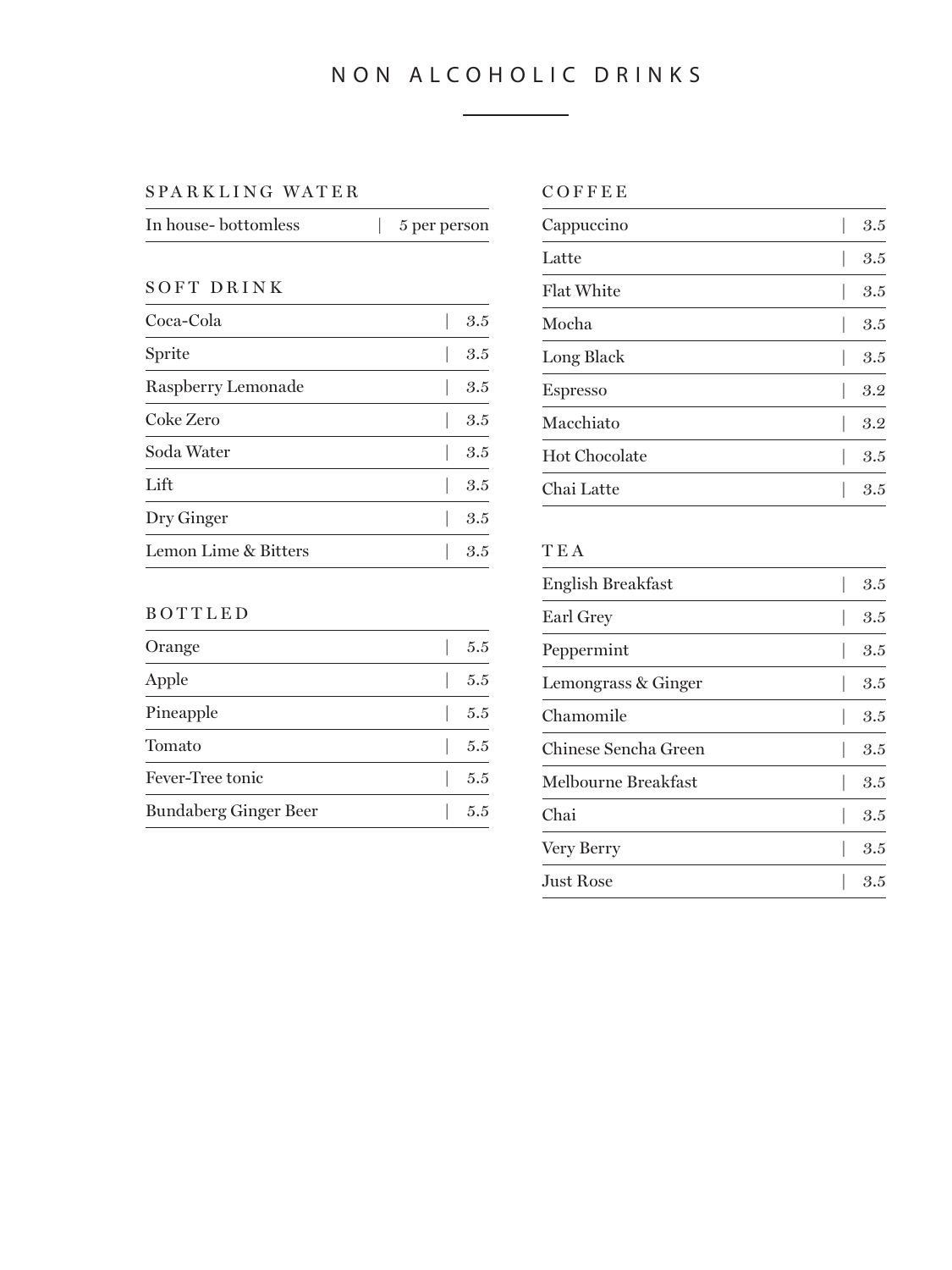#### SPARKLING WINE BY THE GLASS - 120ML

| NV | Dalzotto 'Pucino' Prosecco, King Valley, VIC                                 | - 11 -  | 50  |
|----|------------------------------------------------------------------------------|---------|-----|
|    | 2016 Brown Brothers 'Patricia' Sparkling Chardonnay Pinot Noir, King Valley  | 17.5 99 |     |
|    | 2018 Rochford 'Single Vineyard' Sparkling Pinot Noir Rose, Yarra Valley, VIC | $13.5$  | -79 |

#### WHITE WINE BY THE GLASS - 150ML

| 2021 Best's Great Western Riesling, Great Western, VIC       |  |  |                                                                                                                                        |
|--------------------------------------------------------------|--|--|----------------------------------------------------------------------------------------------------------------------------------------|
| 2020 Monte Tondo Soave 'Classico' DOC, Veneto, ITA           |  |  |                                                                                                                                        |
| 2020 Domaine Wachua Grüner Veltliner Federspiel, Wachau, AST |  |  |                                                                                                                                        |
| 2021 Pizzini Pinot Grigio, King Valley, VIC                  |  |  |                                                                                                                                        |
| 2021 Starborough Sauvignon Blanc, Marlborough, NZ            |  |  |                                                                                                                                        |
| 2020 Toolangi Chardonnay, Yarra Valley, VIC                  |  |  |                                                                                                                                        |
| 2020 Leeuwin Estate Prelude Chardonnay, Margaret River, WA   |  |  |                                                                                                                                        |
|                                                              |  |  | $11 \quad 50$<br>$10.5$   48<br>$12.5 \quad 59$<br>11   50<br>$12 \quad \begin{array}{c} 55 \end{array}$<br>$12.5$   59<br>$16.5$   80 |

# ROSÉ WINE BY THE GLASS - 150ML

|  | 2021 Port Phillip Estate 'Salasso' Rose, Mornington Peninsula, VIC | $12$   $55$ |
|--|--------------------------------------------------------------------|-------------|
|--|--------------------------------------------------------------------|-------------|

#### RED WINE BY THE GLASS - 150 ML

|      | 2021 Paringa Estate 'Peninsula' Pinot Noir, Mornington Peninsula, VIC |  | 14 | 65            |
|------|-----------------------------------------------------------------------|--|----|---------------|
| 2019 | Billy Button Barbera, Alpine Valley, VIC                              |  |    | $16.5$   $77$ |
|      | 2020 Brown Brothers 'limited release' Malbec, Heathcot, VIC           |  |    | $14.5 \pm 69$ |
| 2018 | Wild Duck Creek 'Yellow Hammer Hill' Shiraz, Malbec, Heathcote, VIC   |  |    | 14   65       |
|      | 2018 Flynns Wines 'MC' Shiraz, Heathcote, VIC                         |  |    | 18   89       |
|      | 2020 Voyager Estate Girt by sea' Cabernet Merlot, Margaret River, WA  |  | 14 | - 65          |

## DESSERT WINE BY THE GLASS – 75 ml - 120ml

| 2021 Heggies Vineyard Botrytis Riesling, Eden Valley, SA | $14$ 77               |  |
|----------------------------------------------------------|-----------------------|--|
| NV Innocent Bystander Pink Moscato, Yarra Valley, VIC    | $9.5 \, \times \, 46$ |  |

#### FORTIFIED WINE BY THE GLASS - 60ML

| Penfolds Grandfather Tawny Port, Barossa Valley, SA | - 13 |          |
|-----------------------------------------------------|------|----------|
| Chambers 'Old Vine' Muscadelle, Rutherglen, VIC     |      | 14   120 |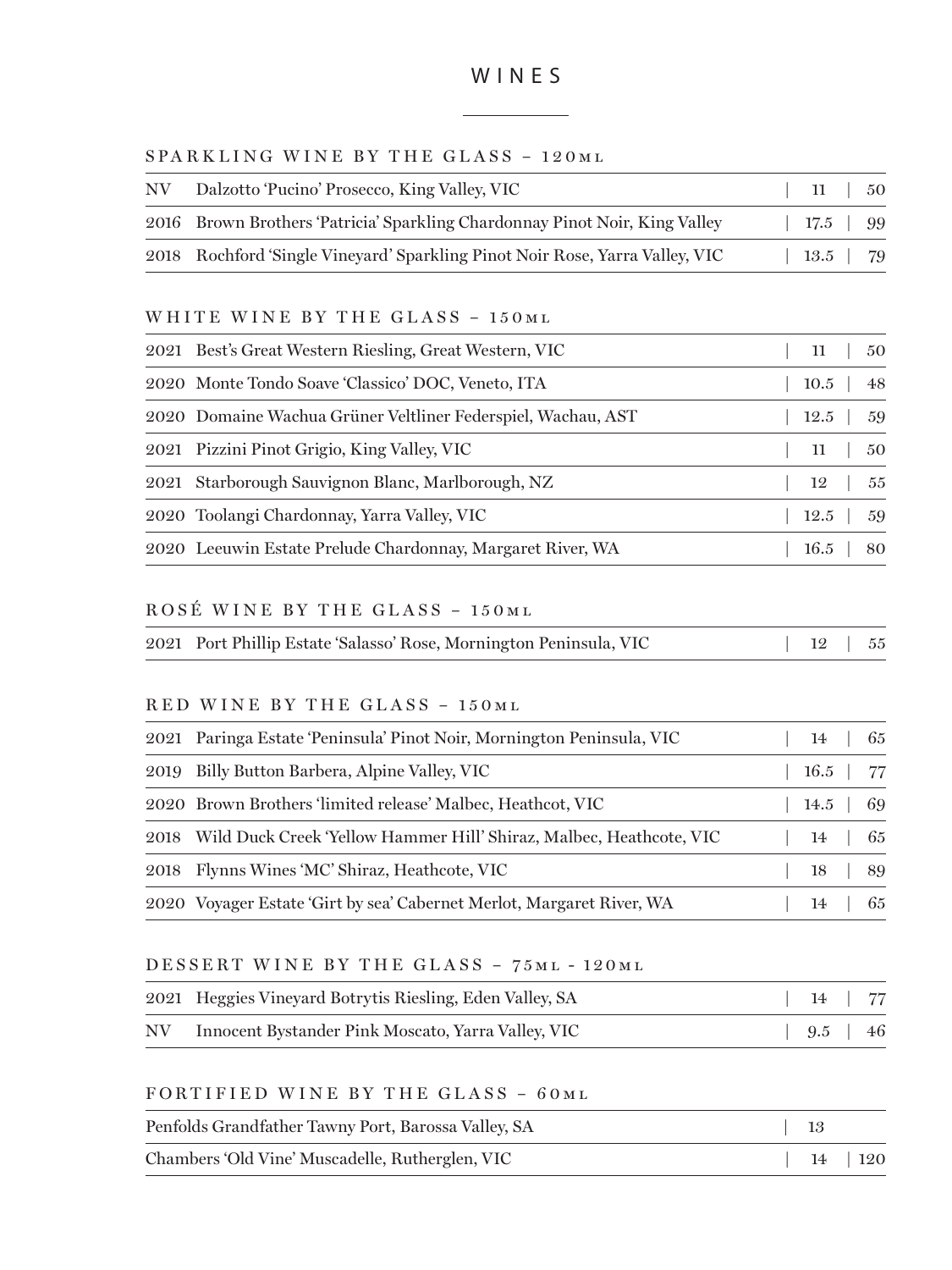# CHAMPAGNE & SPARKLING WINE

## VICTORIA

| NV. | Dalzotto 'Pucino' Prosecco, King Valley                                     | 50  |
|-----|-----------------------------------------------------------------------------|-----|
|     | 2016 Brown Brothers 'Patricia' Sparkling Chardonnay Pinot Noir, King Valley | .99 |
|     | 2018 Rochford Single Vineyard Pinot Noir Rose, Yarra Valley                 | 79  |

#### FRANCE

| NV. | Champagne Taittinger Cuvée Prestige, Reims             | 145 |
|-----|--------------------------------------------------------|-----|
| NV. | - Laurent – Perrier La Cuvée, Tour-Sur-Marne           | 229 |
| NV. | Mumm Cordon Rouge Brut, Reims                          | 125 |
| NV. | Larmandier – Bernier 'Latitude' Blanc de Blanc, Vertus | 245 |

# RIESLING & A ROM ATIC VA RIETIES

#### VICTORIA

| 2019 Mac Forbes 'RS3' Riesling, Strathbogie              | 85 |
|----------------------------------------------------------|----|
| 2018 Delatite 'Deadman's Hill' Gewürztraminer, Mansfield | 58 |
| 2021 Lethbridge Wines 'Dr Nadeson' Riesling, Geelong     | 70 |
| 2021 Bannockburn Riesling, Geelong                       | 75 |
| 2021 Best's Great Western Riesling, Great Western        | 50 |

### SOUTH AUSTRALIA

| 2010 Pewsey Vale 'Contours' Riesling, Eden Valley          | $\mid$ 129 |
|------------------------------------------------------------|------------|
| 2018 Loosen Barry 'Wolta Wolta' Dry Riesling, Clare Valley | 249        |

#### WESTERN AUSTRALIA

| 2020 Vino Volta Chenin Blanc 'Nothing Wrong with Old Skool', Swan Valley | 69                     |
|--------------------------------------------------------------------------|------------------------|
| 2016 Frankland Estate 'isolated ridge' Riesling, Frankland River         | 120                    |
|                                                                          | Continued on next page |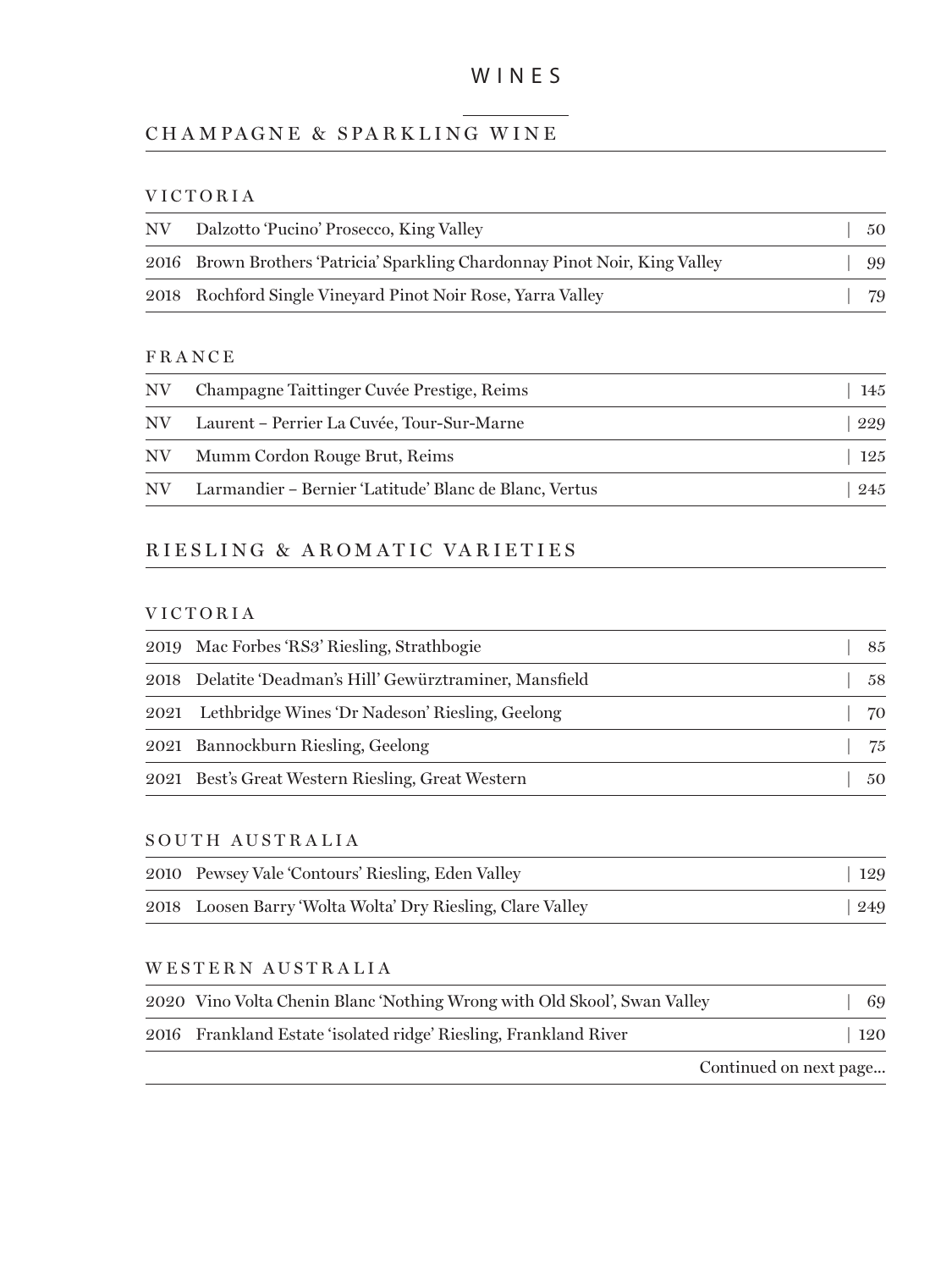# RIESLING & AROMATIC VARIETIES

## FRANCE

|  | 2016 Famille Hugel Gewürztraminer 'Classic', Alsace | $\vert$ 99 |
|--|-----------------------------------------------------|------------|
|--|-----------------------------------------------------|------------|

#### GERMANY

| 2019 Dr Loosen 'Bernkasteler Lay' Riesling Kabinett, Mosel     | 89  |
|----------------------------------------------------------------|-----|
| 2017 Dr Loosen 'Graacher Himmelreich' Riesling Kabinett, Mosel | 109 |

#### AUSTRIA

|  | 2020 Domäine Wachau Grüner Veltliner Federspiel, Wachau |  |  | $\frac{1}{65}$ |  |
|--|---------------------------------------------------------|--|--|----------------|--|
|--|---------------------------------------------------------|--|--|----------------|--|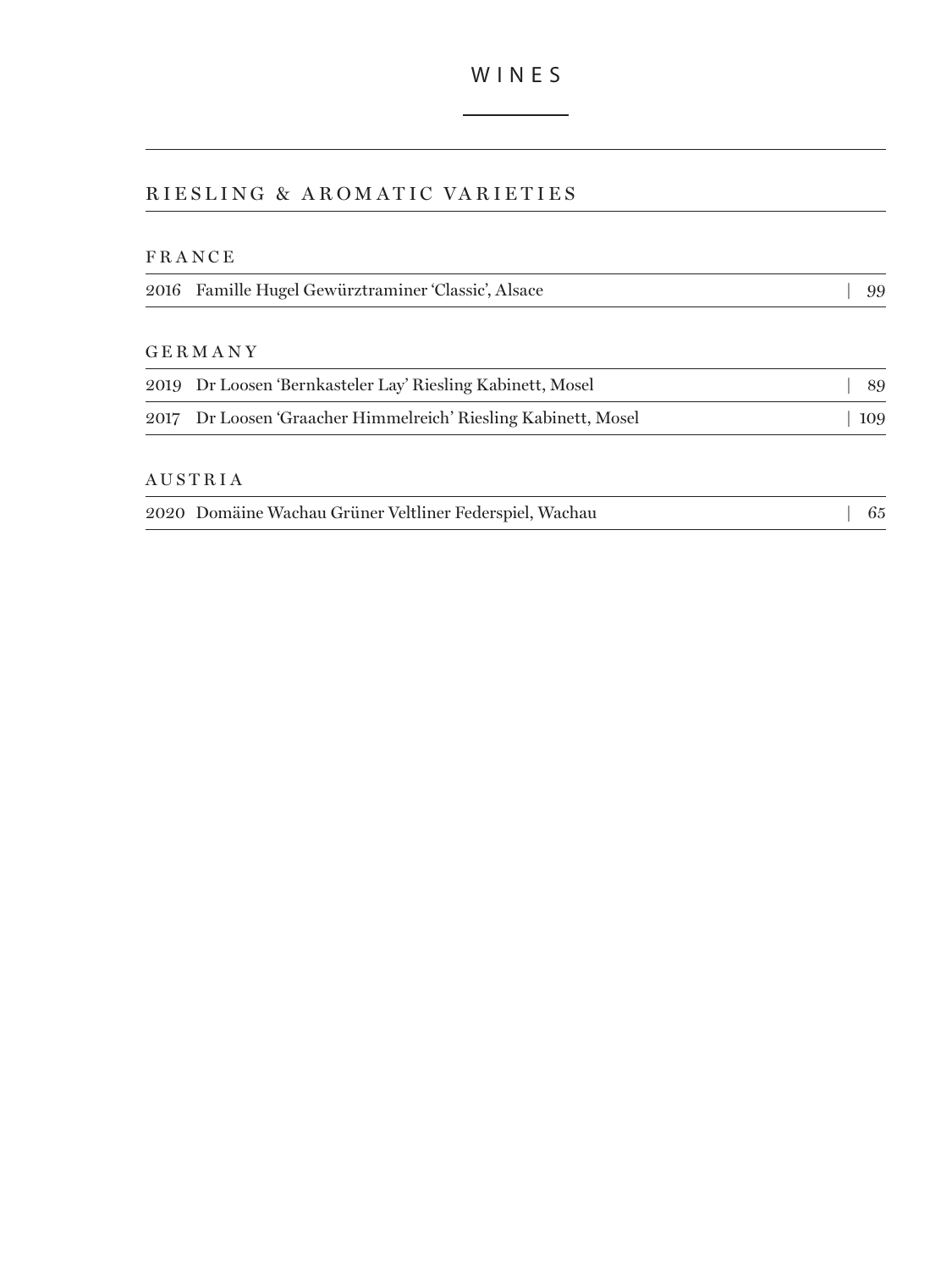# PINOT GRIGIO & GRIS

# VICTORIA

| 2021 Pizzini Pinot Grigio, King Valley                                      | 50 |
|-----------------------------------------------------------------------------|----|
| Innocent Bystander Pinot Gris, Yarra Valley<br>2021                         | 55 |
| Scorpo Wines Pinot Gris, Mornington Peninsula<br>2020                       | 62 |
| 2020 Quartier Pinot Gris, Mornington Peninsula                              | 69 |
| 2020 Yabby Lake Vineyard 'Single Vineyard' Pinot Gris, Mornington Peninsula | 79 |
| Quealy 'Balnarring' Pinot Grigio, Mornington Peninsula<br>2021              | 79 |
| SOUTH AUSTRALIA                                                             |    |
| 2020 La Maschera Pinot Grigio, Limestone Coast                              | 55 |
| WESTERN AUSTRALIA                                                           |    |
| 2021 Blind Corner 'Quindalup' Pinot Grigio (Orange), Margaret River         | 75 |
| <b>ITALY</b>                                                                |    |
| 2020 Tenuta Meccan Delle Venezie IGT Pinot Grigio, Friuli                   | 50 |
| 2020 Franz Haas IGT Pinot Grigio, Alto Adige                                | 85 |
| <b>FRANCE</b>                                                               |    |
| Domaines Schlumberger 'Les Princes Abbes' Pinot Gris, Alsace<br>2018        | 75 |
|                                                                             |    |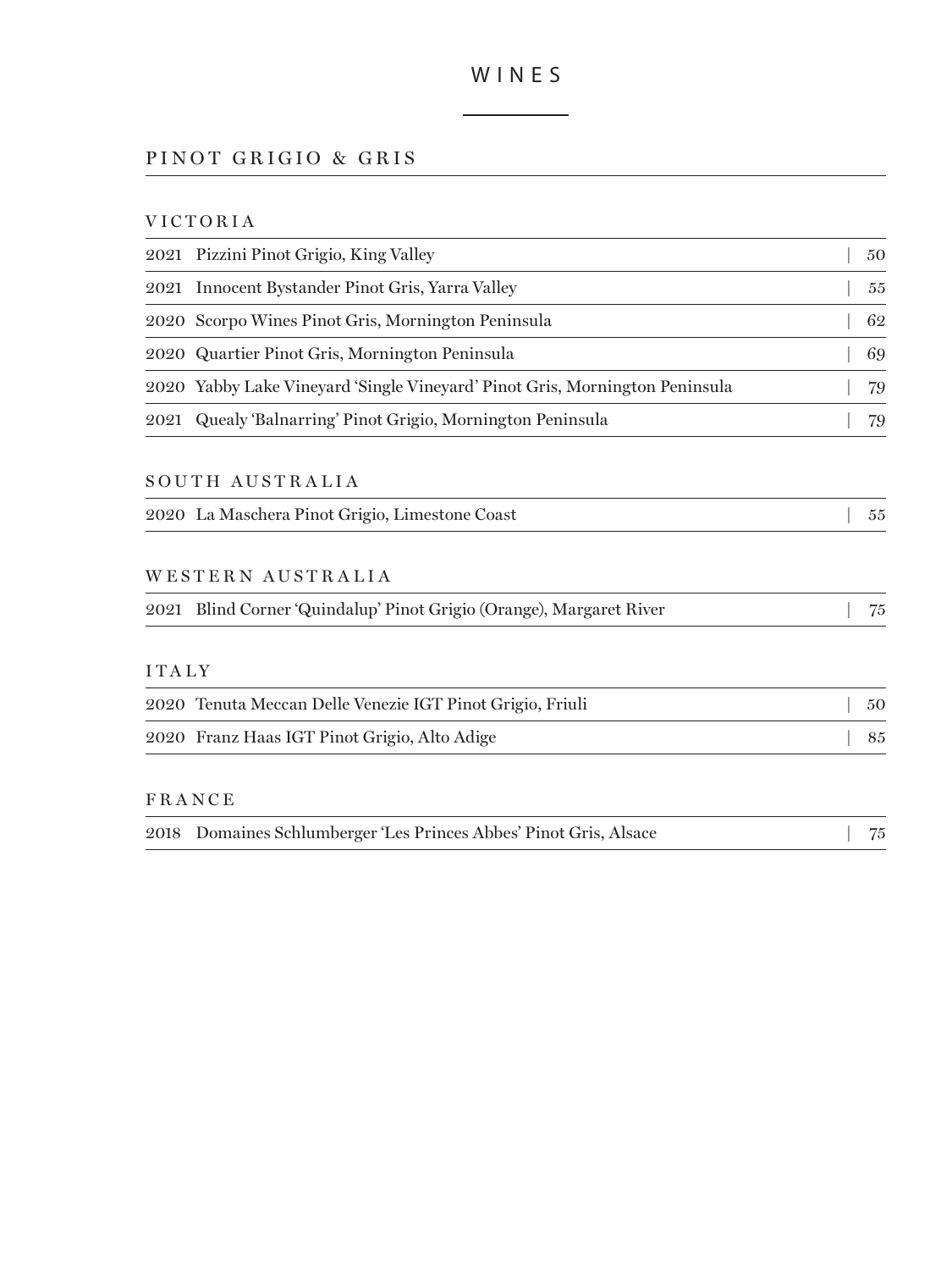# SAUVIGNON BLANC | BLENDS

# VICTORIA

| 2017 | Taltarni Fume Blanc, Pyrenees                                    |    | 59  |
|------|------------------------------------------------------------------|----|-----|
| 2017 | Gembrook Hill Sauvignon Blanc, Yarra Valley                      |    | 85  |
| 2014 | Mount Mary Triolet Sauvignon, Semillon, Muscadelle, Yarra Valley |    | 175 |
|      | NEW SOUTH WALES                                                  |    |     |
|      | 2022 Brokenwood Semillon (375ml Bottle), Hunter Valley           |    | 40  |
|      | NEW ZEALAND                                                      |    |     |
| 2021 | Starborough Sauvignon Blanc, Marlborough                         | 12 | 55  |
| 2019 | Konrad Sauvignon Blanc, Marlborough                              |    | 75  |
|      | <b>FRANCE</b>                                                    |    |     |
|      | 2019 Domaine Christian Salmon Pouilly-Fume, Sancerre             |    | 79  |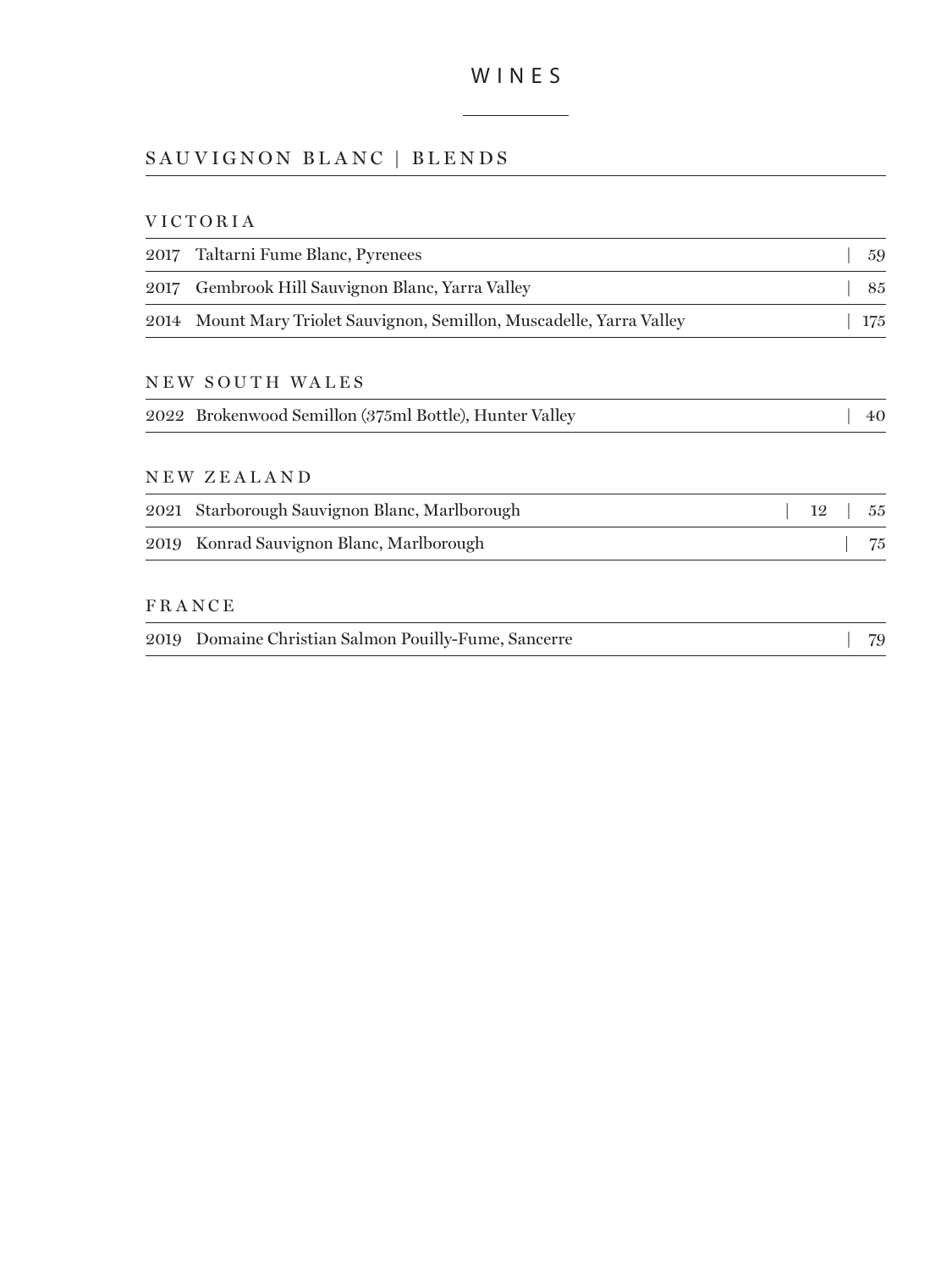# ITA LI A N VA RIETA LS & TE X TUA L W HITES

#### VICTORIA

| 2017 Chalmers Greco, Heathcote               | 69 |
|----------------------------------------------|----|
| 2021 Flynns Wines, Vermentino, Heathcote     | 79 |
| 2013 Sutton Grange Estate Viognier, Bendigo  | 79 |
| 2021 Billy Button Malvasia, Alpine Valley    | 69 |
| 2020 Innocent Bystander Arneis, Yarra Valley | 55 |

#### SOUTH AUSTRALIA

|  | 2019 Adelina Arneis, Adelaide Hills |  |
|--|-------------------------------------|--|
|--|-------------------------------------|--|

#### ITALY

| 2020 Monte Tondo Soave 'Classico' DOC, Veneto                | 48  |
|--------------------------------------------------------------|-----|
| 2019 Pieropan Calvarino Soave 'Classico' DOC, Veneto         | 139 |
| 2020 Umani Ronchi Verdicchio 'Classico Superiore' DOC, Osimo | 79  |
| 2020 Santadi Vermentino 'Villa Solais' DOC, Sardinia         | 65  |

#### SPAIN

|  | 2017 Bodegas Angel Rodriguez 'Martinsancho' Verdejo, Rueda |  | $\begin{array}{cc} \boxed{69} \end{array}$ |  |
|--|------------------------------------------------------------|--|--------------------------------------------|--|
|--|------------------------------------------------------------|--|--------------------------------------------|--|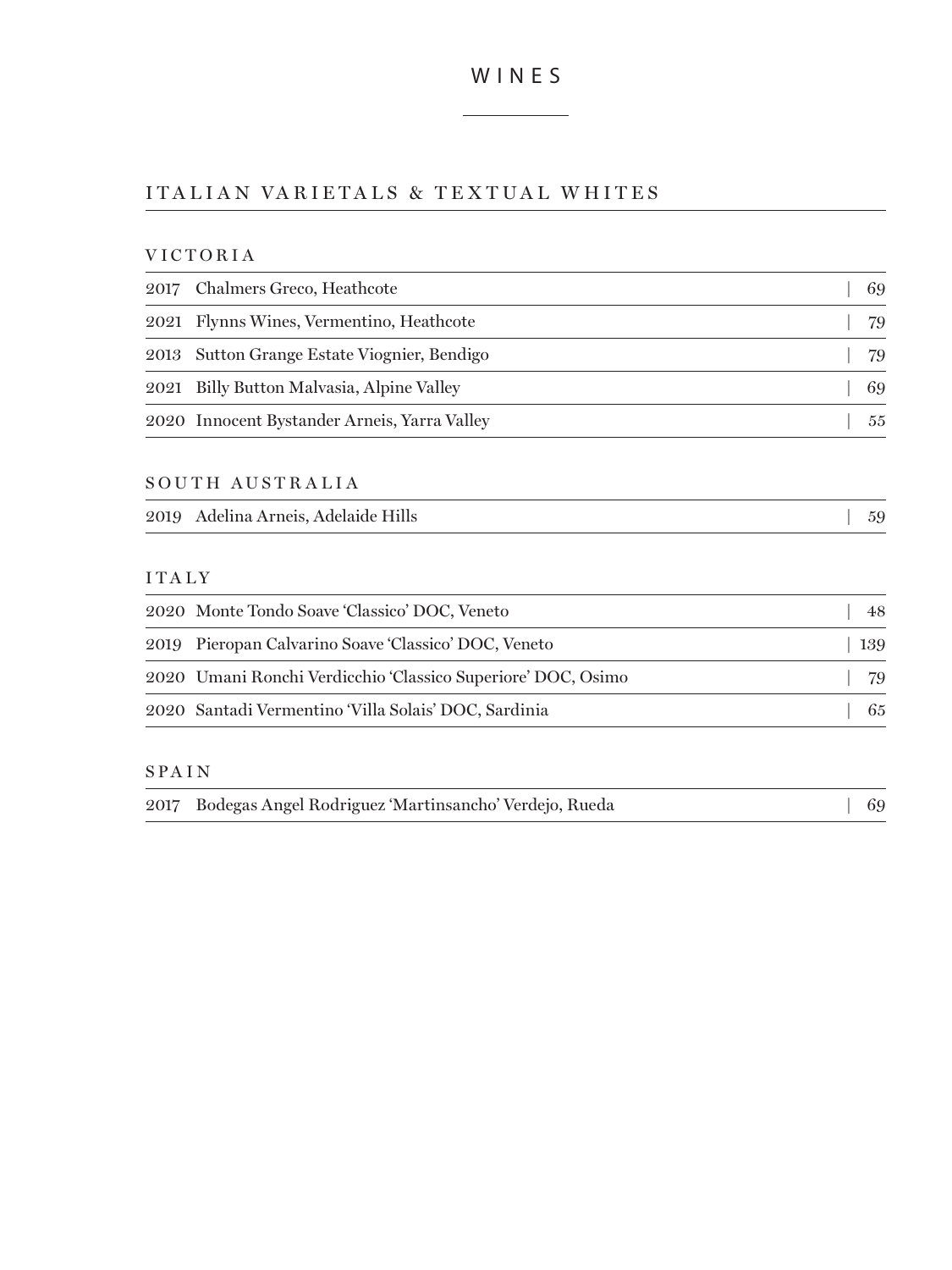# CHARDONNAY

#### NEW SOUTH WALES

| 2020 Murray Gums Estate 'Backroad' Chardonnay, Moama | - 55 |
|------------------------------------------------------|------|
|------------------------------------------------------|------|

#### VICTORIA

| 2019 | Castagna Vineyard Chardonnay, Beechworth                     | 129 |
|------|--------------------------------------------------------------|-----|
| 2019 | Fighting Gully Road 'Smiths Vinevard' Chardonnay, Beechworth | 175 |
| 2018 | By Farr 'Cote Vineyard' Chardonnay, Geelong                  | 165 |
|      | 2021 Bannockburn Chardonnay, Geelong                         | 165 |
|      | 2019 Bannockburn Chardonnay, Geelong                         | 185 |
|      | 2019 Toolangi Chardonnay, Yarra Valley                       | 59  |
|      | 2020 Zonzo Estate, Chardonnay, Yarra Valley                  | 69  |
|      | 2020 Montalto 'Pennon Hill' Chardonnay, Mornington Peninsula | 75  |
| 2017 | Moorooduc Estate Chardonnay, Mornington Peninsula            | 99  |
| 2019 | Garagiste 'Terre Martime' Chardonnay, Mornington Peninsula   | 160 |
|      |                                                              |     |

#### SOUTH AUSTRALIA

|  | 2013 Geoff Weaver 'Lenswood' Chardonnay, Adelaide Hills | 129 |
|--|---------------------------------------------------------|-----|
|--|---------------------------------------------------------|-----|

# TASMANIA

| 2019 Sinapius 'Close Planted' Chardonnay, Pipers Brook | $\perp$ 111 |
|--------------------------------------------------------|-------------|
| 2020 Tolpuddle Vineyard Chardonnay, Coal River Valley  | 205         |

## WESTERN AUSTRALIA

|  | 2020 Leeuwin Estate Prelude Chardonnay, Margaret River | 80 |  |
|--|--------------------------------------------------------|----|--|
|--|--------------------------------------------------------|----|--|

| 2018 Domaine Bernard Defaix Chablis, Chablis             | 135 |
|----------------------------------------------------------|-----|
| 2017 Domaine Matrot Meursault 1er Cru 'Blagny', Burgundy | 399 |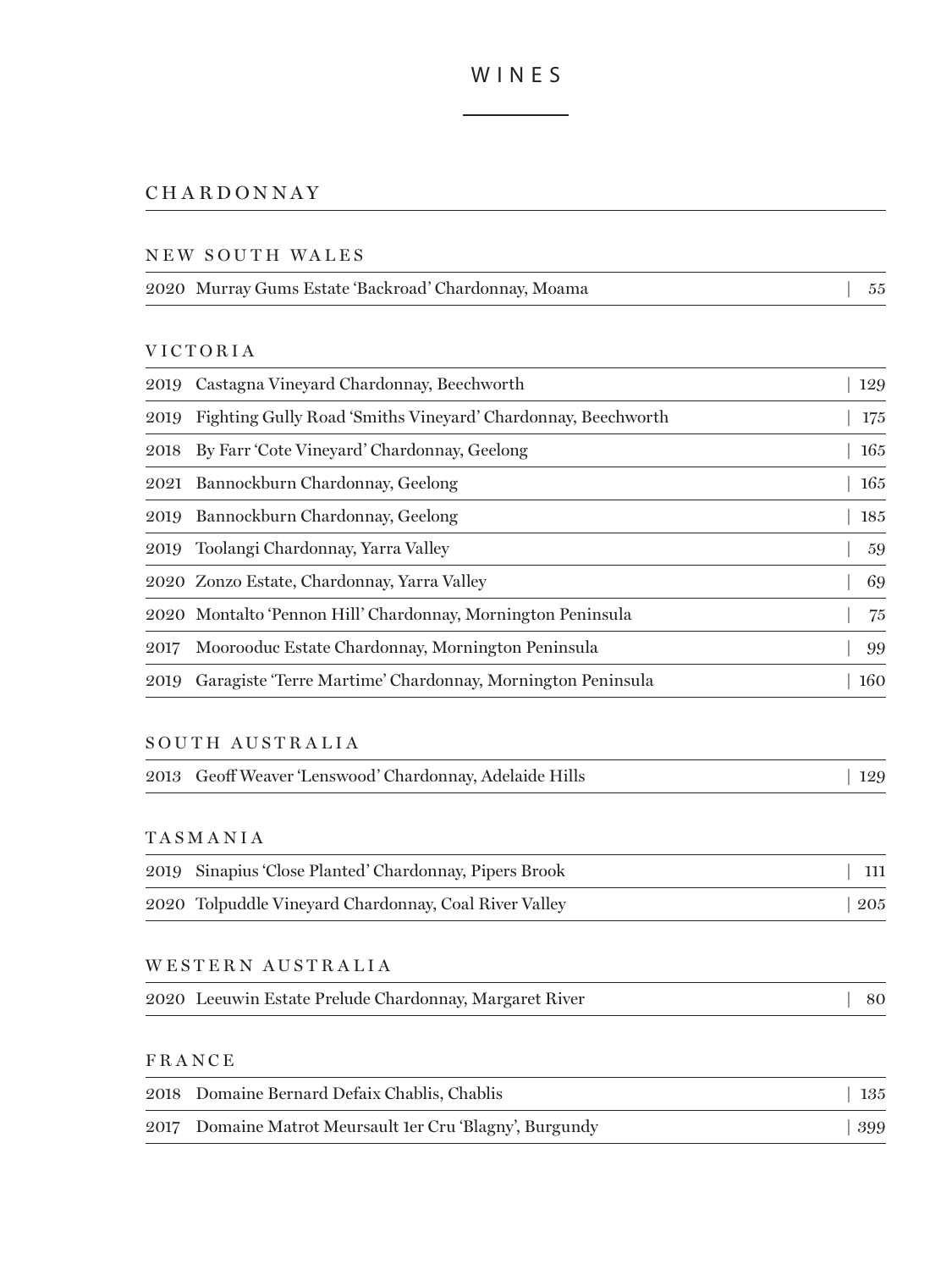# ROSÉ

## VICTORIA

| 2019 Innocent Bystander Rose, Yarra Valley                    | 48 |
|---------------------------------------------------------------|----|
| 2019 Fallen Giants Rose, Grampians                            | 50 |
| 2021 Port Phillip Estate 'Salasso' Rose, Mornington Peninsula | 55 |

|  | 2019 Coeur Clementine Rose, Cotes de Provence | - 64 |
|--|-----------------------------------------------|------|
|--|-----------------------------------------------|------|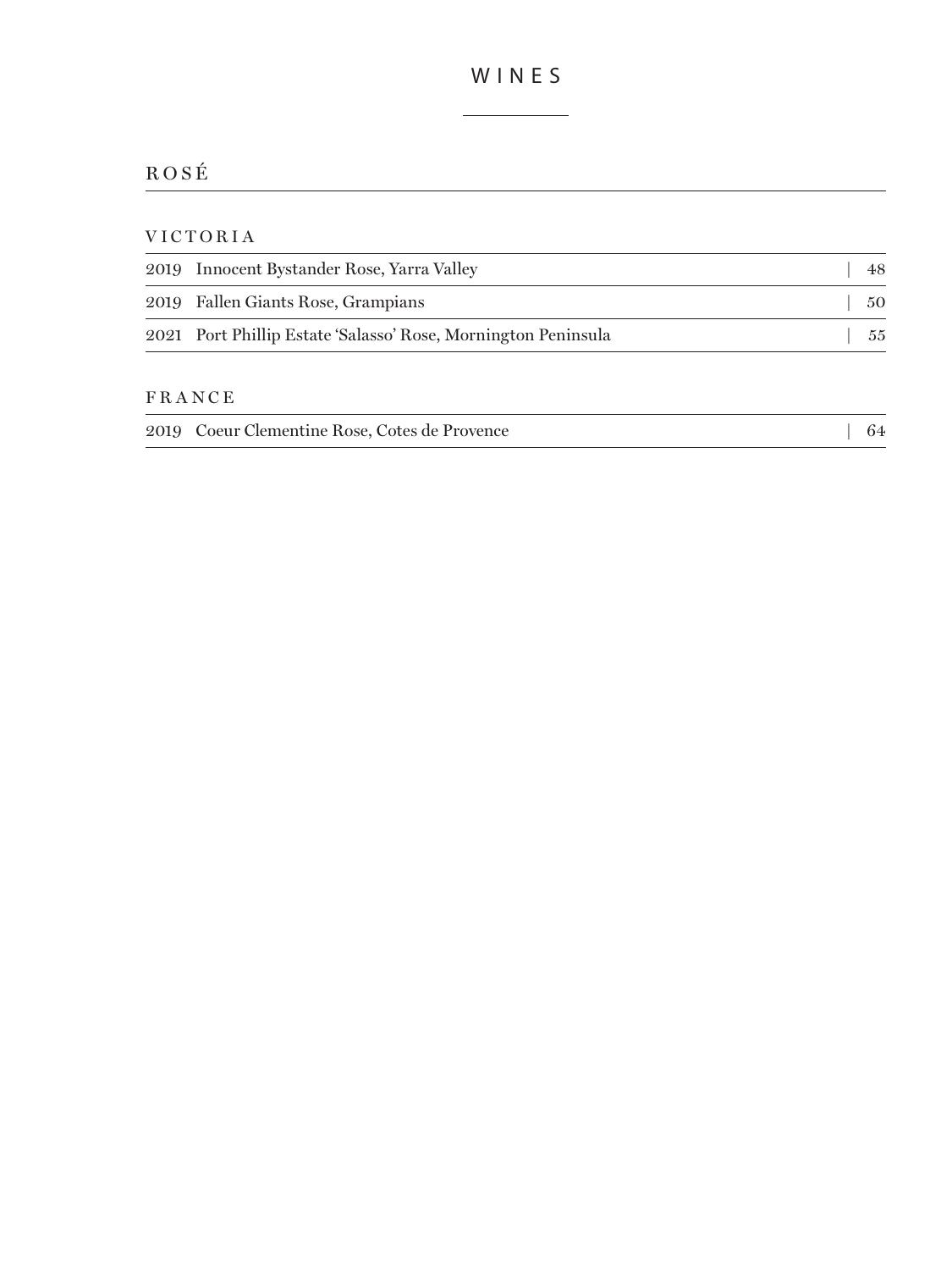# PINOT NOIR & GAMAY

VICTORIA

|      | 2020 By Farr Farrside Pinot Noir, Geelong                        | 205 |
|------|------------------------------------------------------------------|-----|
| 2017 | By Farr Farrside Pinot Noir, Geelong                             | 220 |
|      | 2021 Bannockburn Pinot Noir, Geelong                             | 145 |
|      | 2020 Bannockburn Pinot Noir, Geelong                             | 165 |
| 2019 | Clyde Park 'Single Block F' Pinot Noir, Geelong                  | 169 |
| 2021 | Giant Steps Pinot Noir, Yarra Valley                             | 85  |
| 2019 | Innocent Bystander 'Mea Culpa', Yarra Valley                     | 89  |
| 2019 | Rochford Single Vineyard 'Terre', Yarra Valley                   | 139 |
|      | 2020 Paringa Estate 'Peninsula' Pinot Noir, Mornington Peninsula | 65  |
|      | 2020 Montalto 'Tuerong' Pinot Noir, Mornington Peninsula         | 169 |
| 2017 | Paringa Estate Pinot Noir, Mornington Peninsula                  | 189 |
| 2019 | Bellvale 'Quercus Vineyard' Pinot Noir, Gippsland                | 95  |
|      |                                                                  |     |

## NEW SOUTH WALES

|  | 2021 Brokenwood Pinot Noir (375ml Bottle), Hunter Valley | $\frac{1}{45}$ |  |
|--|----------------------------------------------------------|----------------|--|
|--|----------------------------------------------------------|----------------|--|

#### TASMANIA

| 2020 Pipers Brook Vinevard Pinot Noir, Tamar Valley     | 120 |
|---------------------------------------------------------|-----|
| 2020 Tolpuddle Vineyard Pinot Noir, Coal River Valley   | 209 |
| 2020 Stefano Lubiana 'Sasso' Pinot Noir, Derwent Valley | 299 |

|      | 2019 Michel Guignier Beaujolais Villages, Beaujolais                                            | 72  |
|------|-------------------------------------------------------------------------------------------------|-----|
|      | 2020 Maison Piron Morgon Cote du Py, Beaujolais                                                 | 99  |
|      | 2016 Benjamin Leroux Savigny Les Beaune, Côte de Beaune                                         | 195 |
| 2017 | Domaine Taupenot-Merem Morey-Saint-Denis 1 er Cru 'La Riotte', Burgundy                         | 449 |
| 2017 | Domaine Taupenot-Merem Mazoyères-Chambertin Grand Cru, Burgundy                                 | 999 |
|      | 2017 Domaine Jean Tardy & Fils Échezeaux Grand Cru Vieilles Vignes 'Les Treux', Burgundy   1299 |     |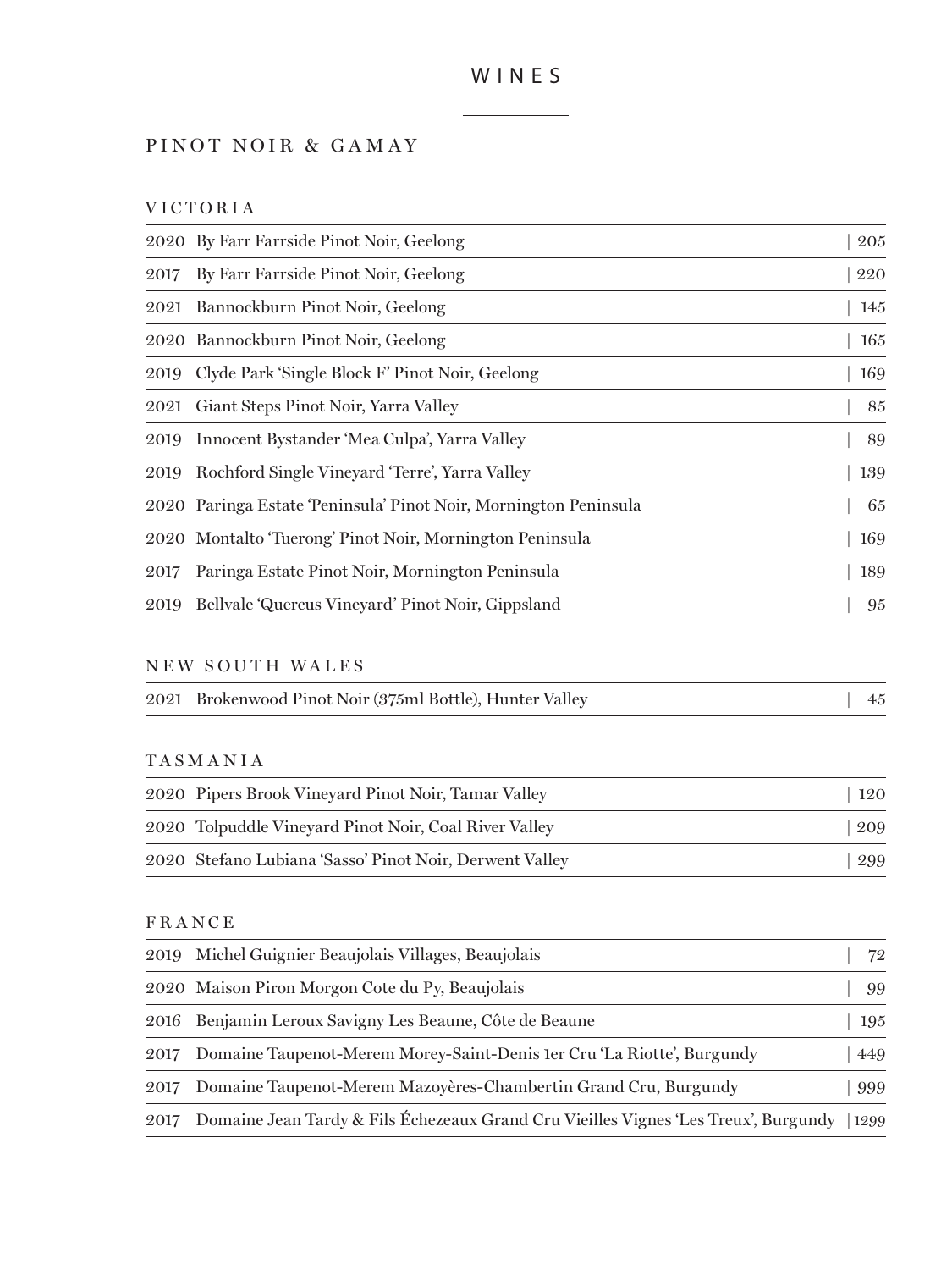# SPANISH & SOUTH AMERICAN VARIETALS

## VICTORIA

| 2019 Tokar Estate Tempranillo, Yarra Valley             | -69 |
|---------------------------------------------------------|-----|
| 2020 Brown Brothers 'limited release' Malbec, Heathcote | -69 |

# SOUTH AUSTRALIA

| 2019 Mitolo Jester' Grenache, McLaren Vale      | - 55 |
|-------------------------------------------------|------|
| 2019 Yangarra 'Old Vine' Grenache, McLaren Vale | -95  |

## SPAIN

| 2017 Gil Family Estates Bodegas Tridente Tempranillo, Castilla y Leon | -89         |
|-----------------------------------------------------------------------|-------------|
| 2014 Valenciso Artisinal Rioja Reserva, Rioja                         | $\vert$ 155 |

# ITA LI A N VA RIETA LS

# VICTORIA

|      | 2020 Moda Aglianico, Heathcote                        | 75  |
|------|-------------------------------------------------------|-----|
| 2018 | Fighting Gully Road 'La Longa' Sangiovese, Beechworth | 130 |
| 2017 | Castagna Vineyard 'La Chiave' Sangiovese, Beechworth  | 175 |
| 2015 | Fighting Gully Road Aglianico, Beechworth             | 85  |
|      | 2016 Pizzini Nebbiolo, King Valley                    | 125 |
| 2019 | Billy Button Barbera, Alpine Valley                   |     |

#### ITALY

|      | 2017 Bonacchi Chianti 'Riserva' DOCG, Tuscany              | 59  |
|------|------------------------------------------------------------|-----|
|      | 2016 Terre di Corzano Chianti DOCG, Florence               | 129 |
| 2019 | G.D. Vajra Dolcetto D'Alba 'Coste & Fossati' DOC, Piedmont | 119 |
| 2018 | Cigliuti Barbera D'Alba 'Campass' DOCG, Piedmont           | 129 |
| 2019 | Vietti Langhe Nebbiolo 'Perbacco' DOC, Piedmont            | 139 |
| 2017 | La Spinetta Barbaresco Cru 'Starderi', Piedmont            | 550 |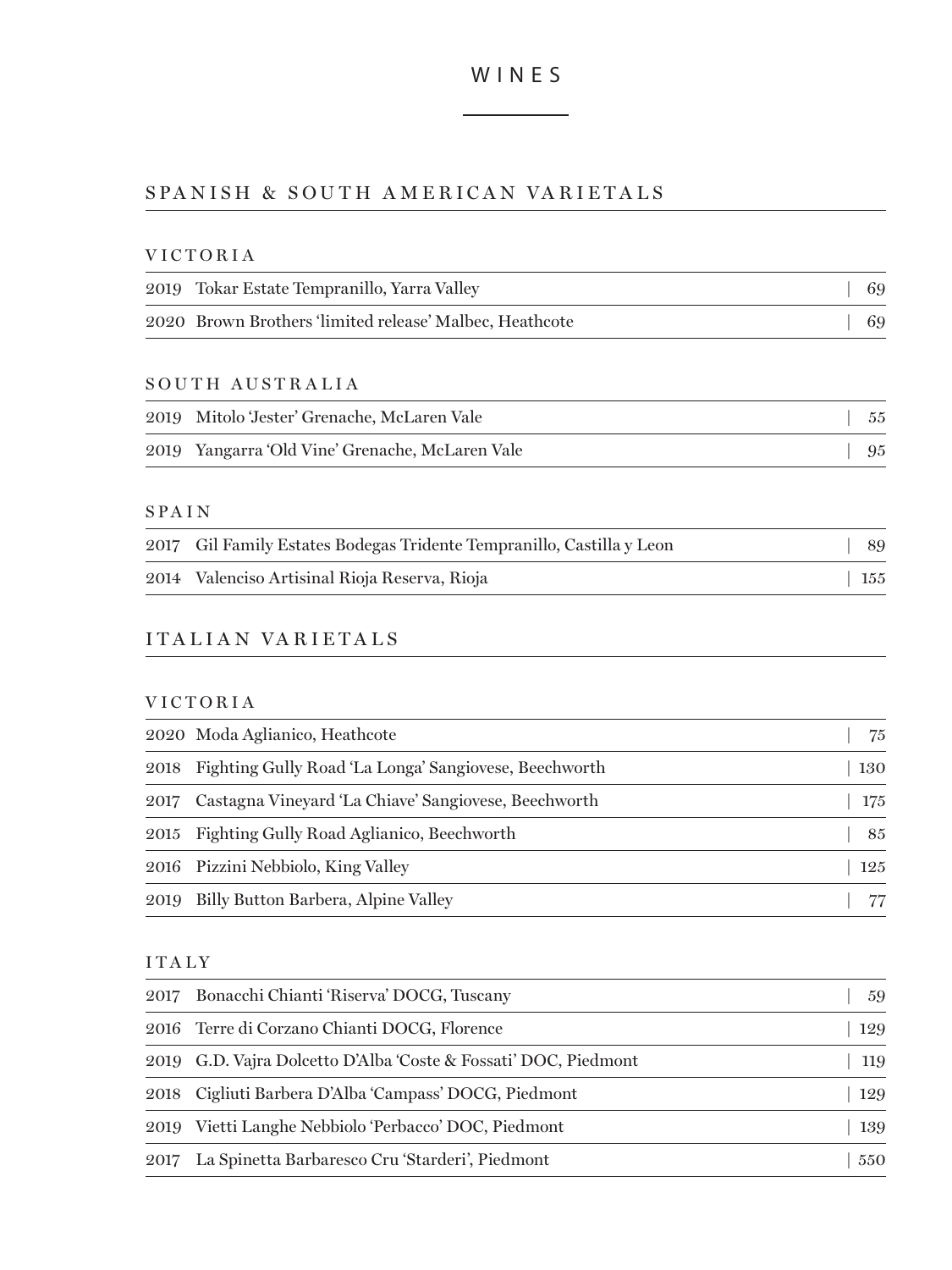# CABERNET SAUVIGNON, MERLOT & BLENDS

## VICTORIA

|      | 2015 Giaconda 'Nantua' Cabernet Sauvignon, Beechworth                                      | 159 |
|------|--------------------------------------------------------------------------------------------|-----|
| 2017 | Brown Brothers 'Patricia' Cabernet Sauvignon, King Valley                                  | 130 |
|      | 2016 Tarrawarra 'K-Block' Merlot, Yarra Valley                                             | 95  |
| 2019 | Rochford Estate 'La droite' Merlot, Cabernet Franc, Yarra Valley                           | 59  |
| 2019 | Yeringberg Cabernet Sauv, Franc, Merlot, Petit Verdot, Malbec Yarra Valley                 | 229 |
| 2016 | Wantirna Estate 'Amelia' Cabernet Sauvignon, Merlot Yarra Valley                           | 199 |
|      | 2016 Mount Mary 'Quintet' Cabernet Sauv, Franc, Malbec, Merlot, Petit Verdot, Yarra Valley | 429 |
| 2015 | Mac Forbes 'Hugh' Cabernet Sauv, Franc, Petit Verdot, Yarra Valley                         | 159 |

#### SOUTH AUSTRALIA

| 2020 Bowen Estate Cabernet Sauvignon, Coonawarra                                              |      |
|-----------------------------------------------------------------------------------------------|------|
| 2016 Yalumba 'The Menzies' Cabernet Sauvignon, Coonawarra                                     | -169 |
| 2020 Wirra Wirra 'Church Block' Cabernet Sauvignon, Shiraz, Merlot (375ml), McLaren Vale   38 |      |

#### WESTERN AUSTRALIA

| 2018 Robert Oatley 'Signature' Cabernet Sauvignon, Margaret River          | 55  |
|----------------------------------------------------------------------------|-----|
| 2020 Voyager Estate 'Girt by sea' Cabernet Merlot, Margaret River          | 65  |
| 2020 Corymbia 'Calgardup Vineyard' Cabernet Sauvignon, Margaret River      | 129 |
| 2017 Cullen Diana Madeline Cabernet Sauvignon, Merlot Blend Margaret River | 345 |

|  | 2017 Frédéric Mabileau 'Les Racines' Cabernet Franc 'Bourguei', Loire Valley |  |  |  |  | 135 |
|--|------------------------------------------------------------------------------|--|--|--|--|-----|
|--|------------------------------------------------------------------------------|--|--|--|--|-----|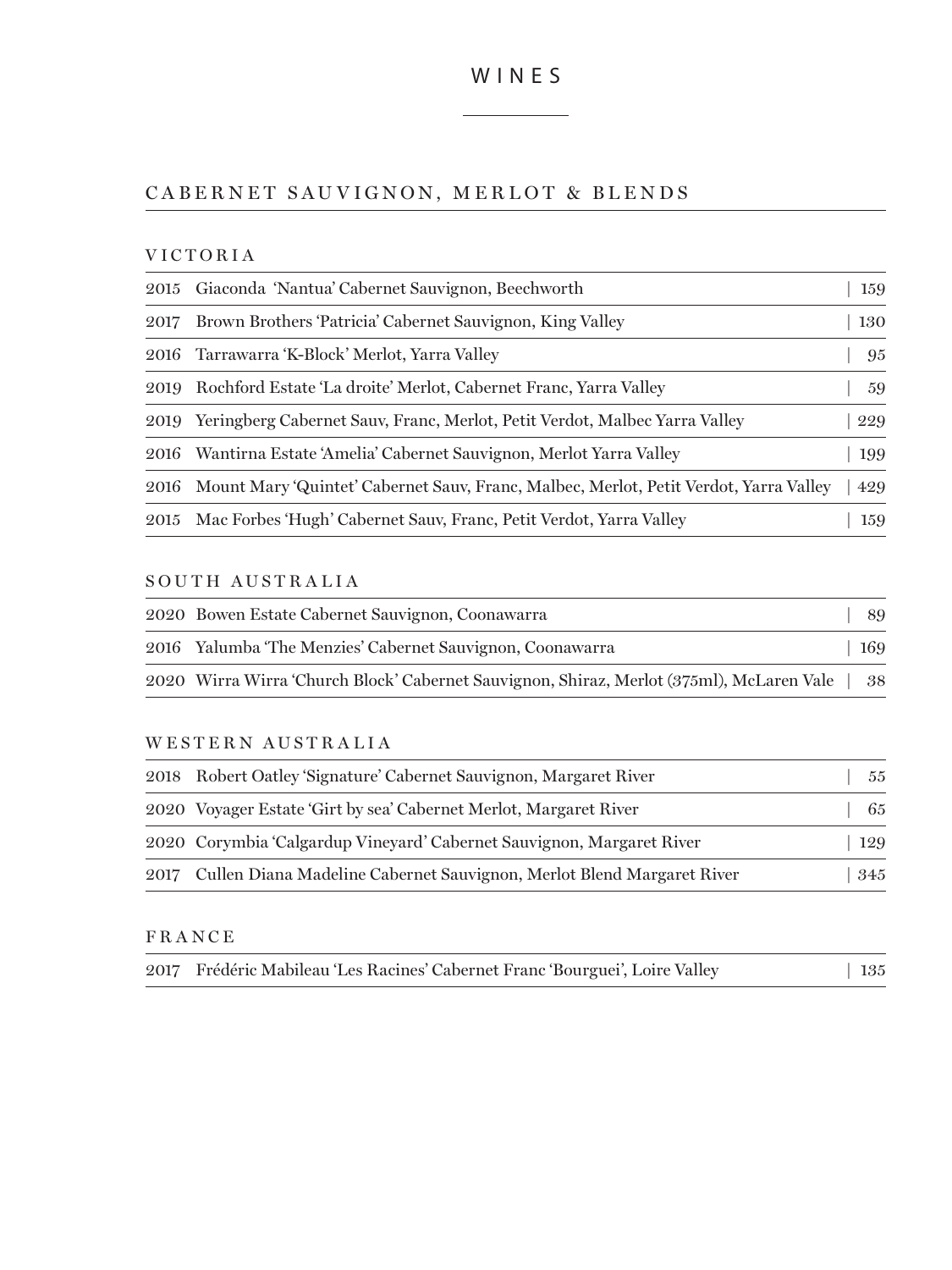$\overline{\phantom{a}}$ 

# SHIRAZ, SYRAH, BLENDS & FRIENDS

|  |  |  |  |  | VICTORIA |  |  |  |
|--|--|--|--|--|----------|--|--|--|
|--|--|--|--|--|----------|--|--|--|

| 2019 | Le Sorelle Shiraz, Heathcote                                   | 65  |
|------|----------------------------------------------------------------|-----|
| 2018 | Wild Duck Creek 'Yellow Hammer Hill' Shiraz, Malbec, Heathcote | 65  |
| 2018 | Red Claw by Yabby Lake Shiraz, Heathcote                       | 79  |
| 2018 | Flynns Wines 'MC' Shiraz, Heathcote                            | 80  |
| 2018 | Devil's Cave Vineyard Shiraz, Heathcote                        | 85  |
| 2020 | Occams Razor Shiraz, Heathcote                                 | 115 |
| 2018 | Flynns Wines 'James Flynn' Shiraz, Heathcote                   | 140 |
| 2019 | Heathcote Estate 'Block F' Shiraz, Heathcote                   | 145 |
| 2020 | Jasper Hill 'Georgia's Paddock' Shiraz, Heathcote              | 209 |
| 2019 | Jasper Hill 'Georgia's Paddock' Shiraz, Heathcote              | 229 |
| 2019 | Sutton Grange 'Fairbank' Syrah, Bendigo                        | 75  |
| 2018 | Blackjack Block 6 Shiraz, Bendigo                              | 110 |
| 2013 | Brown Brothers 'Patricia' Shiraz, King Valley                  | 130 |
| 2018 | Bannockburn Shiraz, Geelong                                    | 99  |
| 2019 | Fallen Giants Shiraz, Grampians                                | 89  |
| 2018 | Innocent Bystander 'Mea Culpa' Syrah, Yarra Valley             | 85  |
| 2015 | Yeringberg Shiraz, Yarra Valley                                | 199 |

SOUTH AUSTRALIA

|      | 2018 Jim Barry 'The McRae Wood' Shiraz, Clare Valley                    | 149                    |
|------|-------------------------------------------------------------------------|------------------------|
| 2021 | Whistler 'Shock Value' Shiraz, Mataro & Grenache, Barossa Valley        | 65                     |
| 2019 | Langmeil 'Valley Floor' Shiraz, Barossa Valley                          | 75                     |
| 2019 | Glaetzer 'Bishop' Shiraz, Barossa Valley                                | 85                     |
| 2019 | Teusner 'Big Jim' Shiraz, Barossa Valley                                | 129                    |
| 2017 | Henschke 'Keyneton Euphonium' Shiraz, Cabernets, Merlot, Barossa Valley | 159                    |
| 2019 | Fox Creek 'JSM' Shiraz, Cabernet Sauvignon & Franc, McLaren Vale        | 79                     |
|      |                                                                         | Continued on next page |